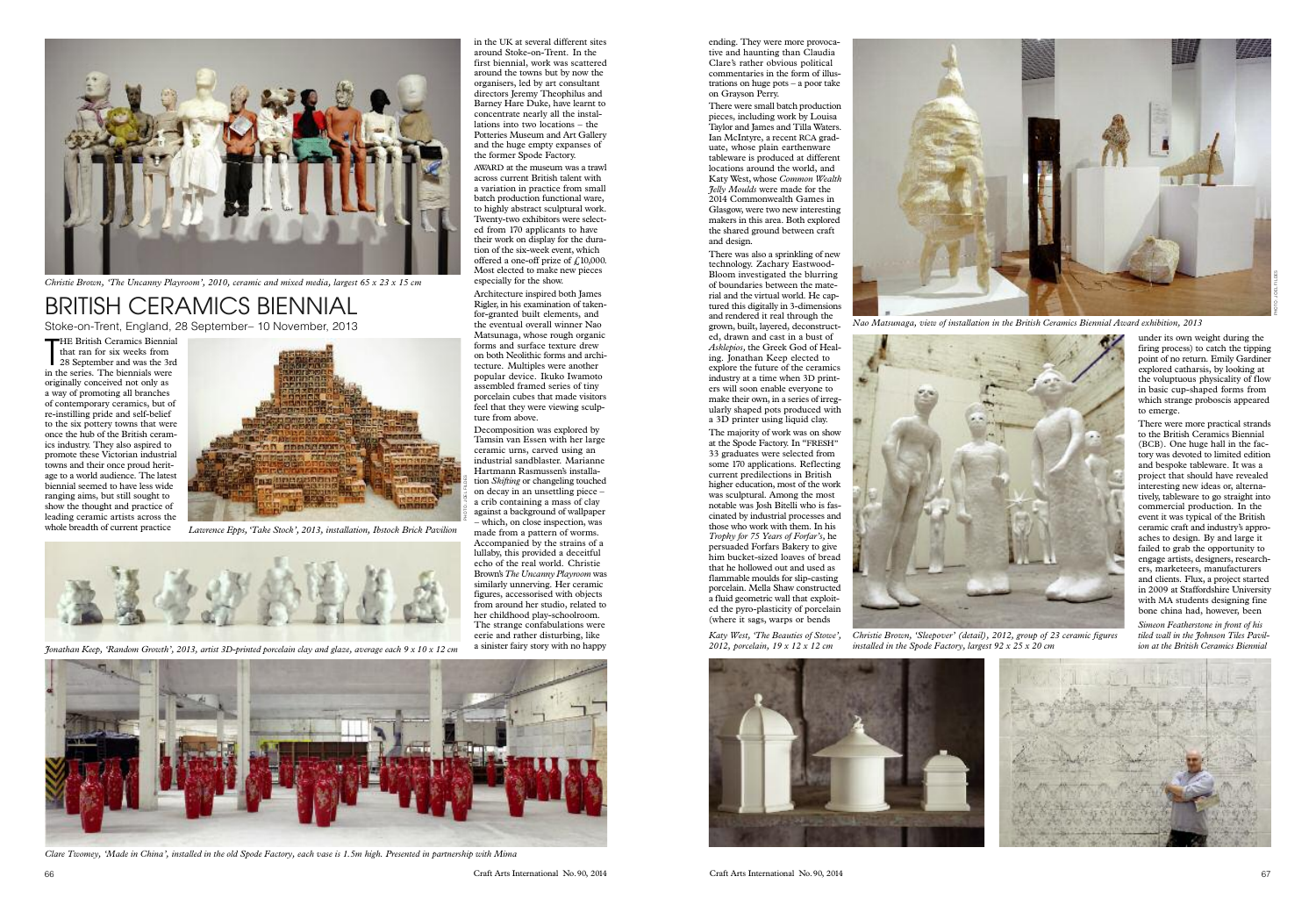

Peter Jones, however, reflected on the processes employed at Ceram, <sup>a</sup> materials technology company. He played with its structures, state of the art testing labs and its slow energy kiln in four different art works. Although obvious, his wall roundels (after Wedgwood), featuring today's workers, including <sup>a</sup> burka-clad woman, were punchy statements. Corinne Felgate was fascinated by society's relationship to the act of making in art, craft



successful and its work, now in commerial production (in blue, white and gold), was on display. Contemporary Applied Art tried to promote designs by makers for manufacture. Curated by Brian Kennedy and Sue Pryke, their chosen makers didn't experiment with new pieces, but rather put forward their usual ware and few demonstrated an understanding of manufacturing. More interesting works were displayed in an RCA-Art Food project aimed at weaning students away from sculptural projects to investigate tableware. The designs were a collaboration with students in Poland, food critic William Sitwell, chef Tim Allen of Launceston Place restaurant and a porcelain manufacturer called Cmielow.

The most moving displays were projects by Joseph Hartley, which encouraged recovering drug and

alcohol abusers to depict in clay tableware their personal journeys through substance recovery, and Ruth Spaak's who made individual table settings with a self-support group for the mentally ill.

The majority of work at Spode was in the form of installations. *Made in China* by Clare Twomey comprised 80 huge red pots decorated with gold flowers. Seventy-nine were made in Jingdezhen and one decorated in 18 ct gold by Royal Crown Derby. The project raised questions about perceptions of the value of objects and skills used in production, about what it is to make and what it is to witness this impressive physicality.

Phoebe Cummings'commissioned installation, based on the design *After the Death of the Bear,* recreated in 3D the location in which the "death" took place, complete with a palm tree, rocks and weeds. Made on site from local raw clay, it sought to raise questions about power, collapse, labour, interpretation and the exotic.

There was some limited engagement with ceramic manufacturers in the Pavilion section, where in four on-site installations artists were paired with industrial producers. In the Ibstock Brick Pavilion Lawrence Epps investigated corporate culture with his extruded clay figures boxed into the office at their desks. He created several versions of the figures installing piles of serried ranks of them on site. Visitors were encouraged to take home a cubed worker. A film of them doing this was shown in reverse as though visitors were creating the installation, rather than demounting it. This was extraordinarily moving, as the figures encapsulated contemporary office life. At the Johnson Tiles' exhibit Simeon Featherstone designed a tunnel with blue-and-white tiled walls that fully exploited Johnson's

technological capacities in ink jet



*Phoebe Cummings, 'After the Death of the Bear', 2013, installation made from raw clay on site at the original Spode Factory*



*James Rigler, 'High Tide Place', 2013, ceramic, wood, metal and acrylic paint, 100 x 180 x 50 cm Jin Eui Kim, 'Luminosity No.28', 2013, porcelain, 44.4 x 12 cm*







*James and Tilla Waters, 'Naked Tea Set #1', 2013, thrown stoneware, with inlay decoration, pourer 11.5 x 6 cm*



*Claudia Clare, 'Pageant', 2012, glazed earthenware, slips, enamels and lustres, diam. 8 x 55 cm*

*Tamsin van Essen, 'Vanitas Vanitatum (Vanitas XII)', 2012, porcelain, 27 x 19 cm*



*Jonathan Keep, 'Salt Pots', 2011, 3D-printed ceramic with glaze,8x 9 x 8 cm*

*Aimee Lax, 'Agar' (detail), 2010, porcelain and silicone rubber, 25 x*



*<sup>45</sup> <sup>x</sup> <sup>35</sup> cm 'Untitled', 2013, work by Longton Ladies Self Support Group, completed by participants of the Rebuild Project and lead artist Ruth Spaak*



*Zachary Eastwood-Bloom, 'Asklepios', 2013, 3D-printed object in parian porcelain, 35 x 18 x 18 cm*



*Ikuko Iwamoto, 'Migration', 2013, wall piece, slip cast porcelain, 53 x 58.5 x 5 cm*

and industry. In her *Steelite International Pavilion* she created <sup>a</sup> kind of shrine to the process of industrial production which comprised <sup>1000</sup> ceramic objects made by Feldgate in collaboration with the company's employees. The majority of installations were centred at the Spode Factory which has been on the site since 1700. Bought by the City Council to prevent its acquisition by property developers keen to build housing, it is now a monument to the past, with only a vague hope of regeneration. The Hothouse 9, a group

of nine young ceramic artists who met on a Crafts Council development course, saw the space as a repository of the histories of those who had worked there, the things they had made and the things they had left behind. The most touching was Miche Follano's installation of *367 Vessels,* each of which represented an employee at Spode the day the factory closed. Four other artists created interventions including Stephen Dixon whose contribution *Excavate* was an archaeological dig into the factory floor.

The major installations were carried out under the banner of *Topographies of the Obsolete: Vociferous Void*, a site-specific research project by the Bergen Academy of Art and Design with partner institutions in the UK, Denmark and Germany and jointly curated by Professors Neil Brownsword